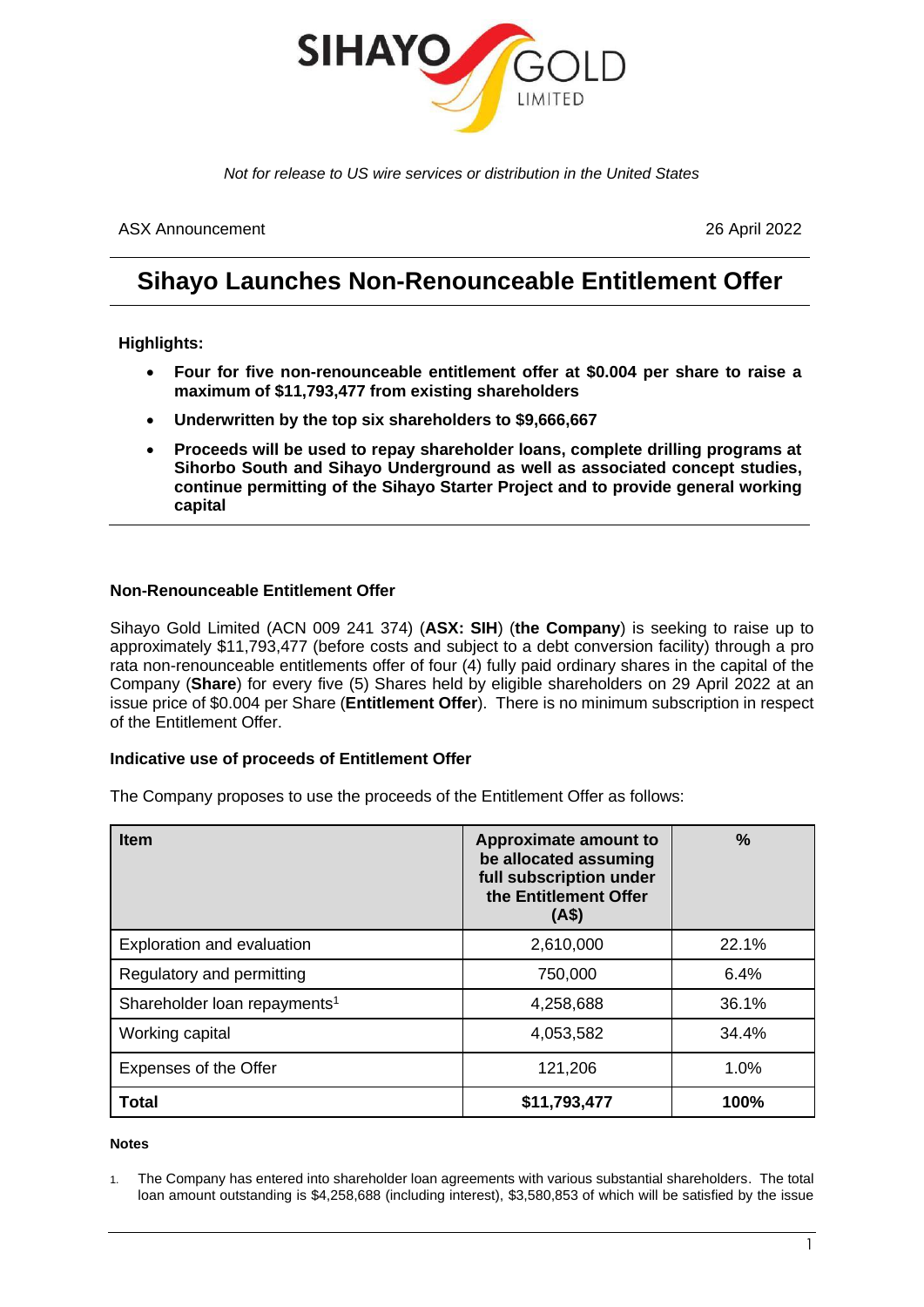of Shares under the Entitlement Offer (through a debt conversion facility) and \$677,836 of which will be paid out in cash from the proceeds of the Entitlement Offer.

The above expenditure budget is indicative only and may change according to circumstances prevailing at the time.

# **Summary of the Entitlement Offer**

- 1. The Entitlement Offer comprises four (4) new Shares for every five (5) existing Shares held by existing eligible shareholders on the record date (29 April 2022) at \$0.004 per Share.
- 2. Eligible shareholders will comprise those shareholders with a registered address in Australia, New Zealand, and such other jurisdictions as disclosed in the Prospectus in relation to the Entitlement Offer.
- 3. The Entitlement Offer is partially underwritten up to the amount of \$9,666,667 (2,416,666,667 Shares) subject to certain terms and conditions by Provident Minerals Pte Ltd, PT Saratoga Investama Sedaya Tbk, Eastern Field Developments Ltd, Goldstar Mining Asia Resources (L) BHD, Asian Metal Mining Developments Limited and Tribeca Investment Partners Pty Ltd (together, the **Joint Underwriters**).

Gavin Caudle (a Director) (through nominee entities) has entered into an agreement with the Joint Underwriters to sub-underwrite the Offer up to the amount of \$666,667 (166,666,667 Shares).

- 4. Any fractional entitlements arising from the Entitlement Offer will be rounded down.
- 5. Shares issued under the Entitlement Offer will rank equally with existing Shares on issue on the record date. The Company will make application for official quotation of the new Shares proposed to be issued under the Entitlement Offer. Share entitlements are nonrenounceable and will not be tradeable on the ASX or otherwise transferable.
- 6. Up to approximately 2,948,369,137 Shares will be issued pursuant to the Entitlement Offer. Shareholders who do not take up all or any part of their entitlement will not receive any payment or value in respect of the entitlement not taken up and their equity interest in the Company will be diluted.
- 7. A top-up facility will be available allowing eligible shareholders to apply for additional Shares over and above their entitlements (additional Shares will be allotted to the extent there is a shortfall under the Entitlement Offer).

# **Timetable**

Further details of the Entitlement Offer, including details on how to accept and key risks of the Entitlement Offer together with a summary of the key terms of the underwriting agreement including the termination events, will be set out in a Prospectus which is expected to be dispatched to shareholders on 4 May 2022. Outlined below is a timetable of relevant events and dates relating to the Entitlement Offer. These events and dates are indicative only and subject to change. Subject to the ASX Listing Rules, the Corporations Act and other applicable laws, the Company's Board reserves the right to modify all dates, including the Entitlement Offer closing date.